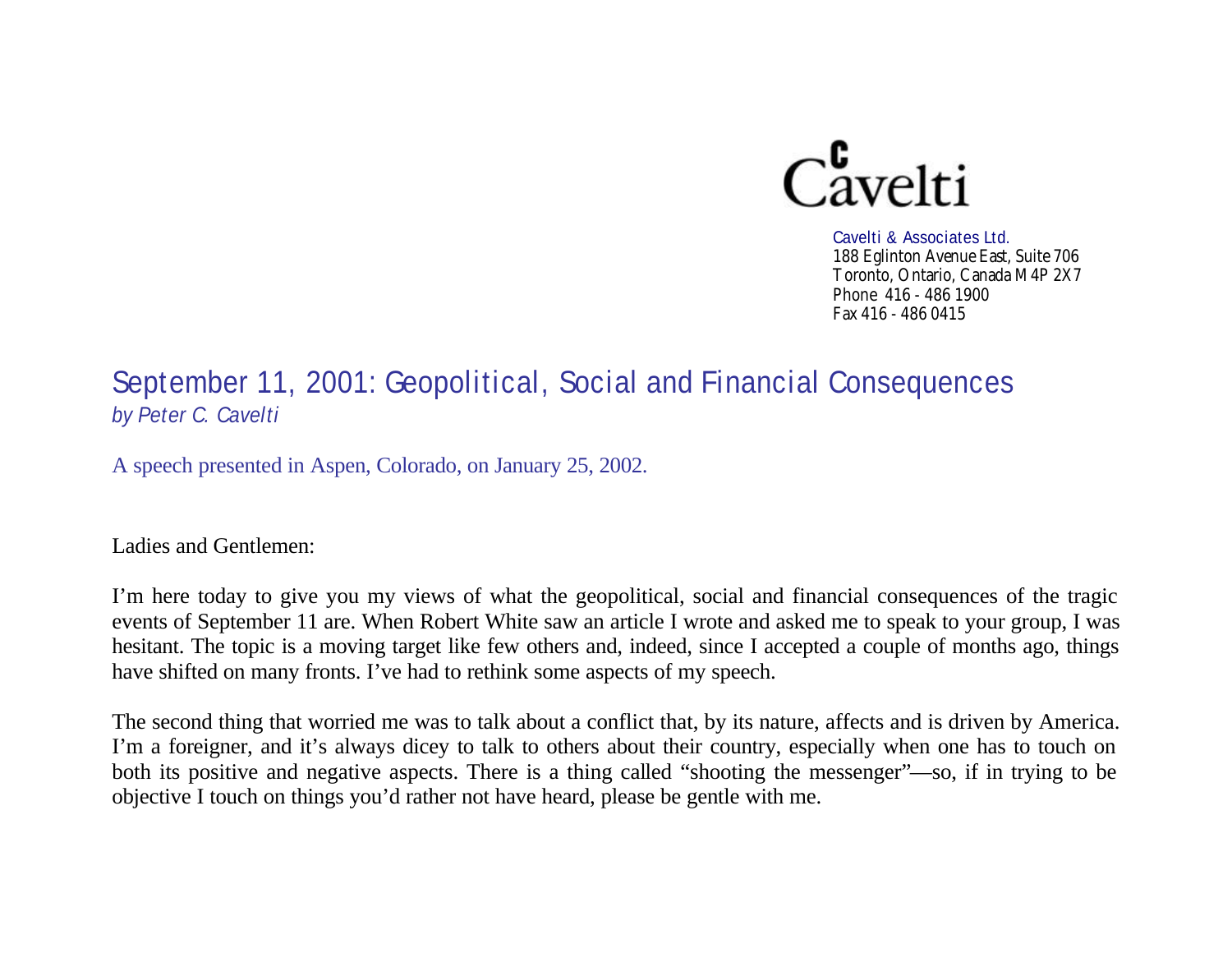As I said, this is a US topic. Even though it's of vital importance to the world, it's the US that was attacked and it's the US that manages the response, and so I'd like to start by saying a few things about America and its relationship with the world before getting into the actual issues that grow out of 9/11. If I had to characterize America's most admired strength I would say that it is its decisiveness. Decisiveness in today's time is a phenomenally important thing. We live in an age of short attention spans and rapid change and so, whoever can make decisions fast, has an advantage.

And the US not only acts fast, but articulates and implements decisions with such authority that it leaves the rest of the world breathless. This despite the fact that US decisions are often wrong. The Europeans are so set in their dithering ways, and Japan so frozen in its state of paralysis, that they accept whatever the US does almost with relief. (Which, of course, gives them the right to complain later on.)

The other day I heard a foreign policy analyst call the past 50 years of US history an exercise in sporadicity. That's exactly right—while there's been an overall direction in US policy in the post war decades (basically to protect America's economic interests at any cost) there has been only modest tactical skill displayed. Sporadicity is the word—the US is sporadic, because it is bold and decisive and acts immediately, sometimes without much thought.

There have been numerous embarrassments that arose from this—putting into power folks like Mobutu, Noriega, Marcos and Saddam is among them. Often, US decisions have thrown millions in third world countries into the clutches of dictatorship—sometimes for periods of decades. On the other hand, in the major conflicts of the past century, the US has invariably come down on the right side of morality. Also, the US is the first world power in history that has voluntarily given up conquered territory on too many occasions to remember. Sometimes, America invaded after being drawn into wars, sometimes far more randomly and with less provocation. But in the end, the US always handed back the reigns to a native administration—and no one has ever done that before. There are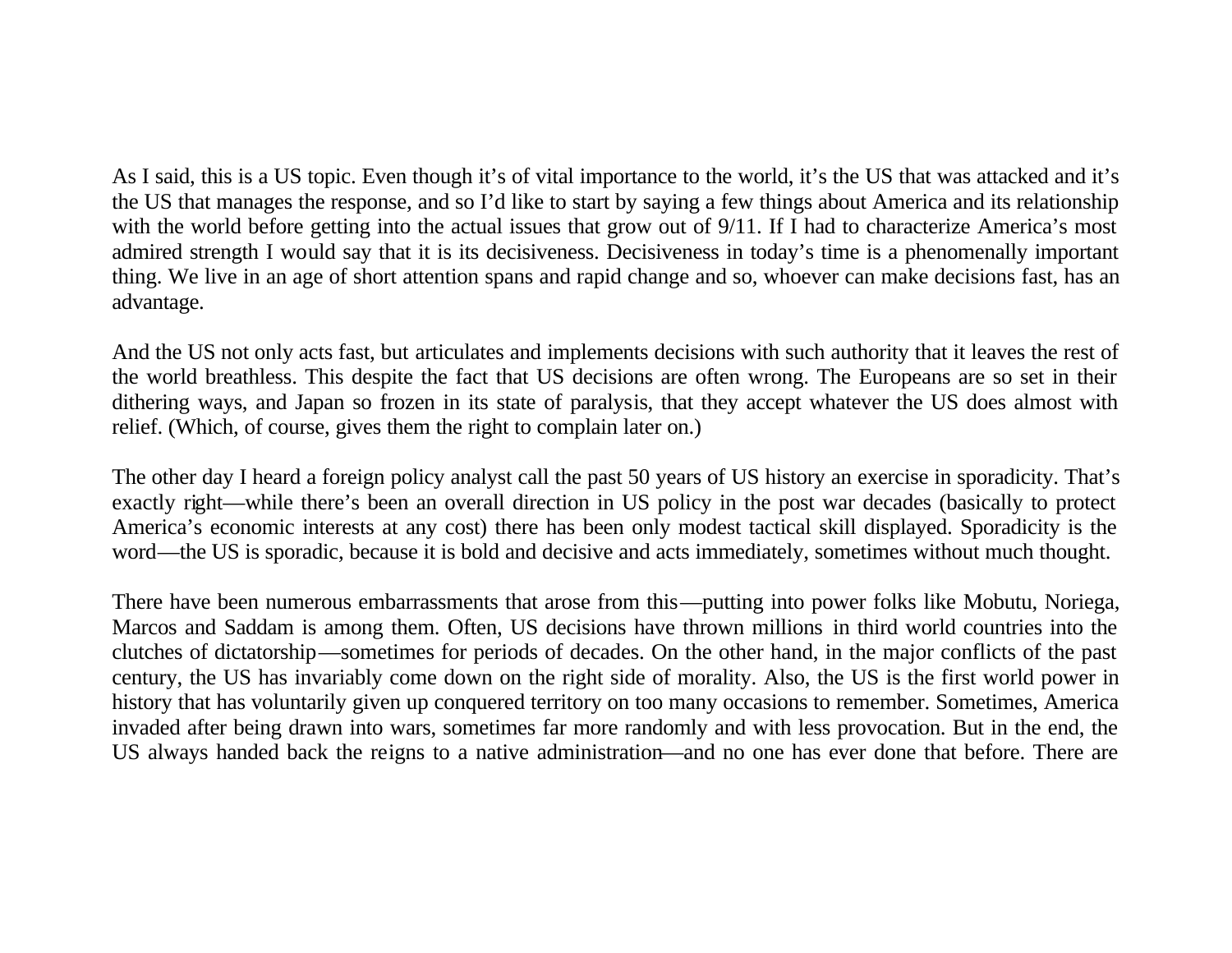reasons which argue that the American viewpoint is as moral as that of other nations, notwithstanding the less lustrous episodes in US history.

Now, to get back to the current conflict, one interesting aspect is how narrow the media coverage has been. Not since the early 1960s have the TV networks and the major papers in the United States been so uniformly behind the government. My own view is that their coverage of events has also been dangerously parochial and I'll explain why I think that. I realize, of course, that parochialism is by necessity a characteristic of the world's lead nation— Rome was parochial and the US is today's Rome. If, in the Roman Empire, you happened to live in Damascus and your language was Aramaic, you'd better make it your business to know a few things about Rome and learn Latin, or a career was not in store for you.

It's the same today. To flourish anywhere in the world, it's necessary to understand the needs, strengths and foibles of America, but Americans do not need to understand the world. It's simply not necessary for them, because they lead the world. That's why The US media are parochial and why broadcasters as diverse as Dan Rather and Jim Lehrer don't report on anything non-American unless it's of consequence to America—no matter how big its implications may be on the world at large. That's a key point—things can be very large for the world without being noticed here or affecting America for a long time. In the end, of course, they will have a very direct effect on this country, as did the September 11 attacks. The world, on such occasions, is considerably less surprised than America. That's the nature of the beast.

Now, I view my mission today to give you an analysis of the events preceding September 11, and the consequences of what happened that day, that's a bit broader that what you'd see or hear in most of the media. I hope that by doing so I'll be able to help you see your country and the current conflict from the outside in.

## **XXX**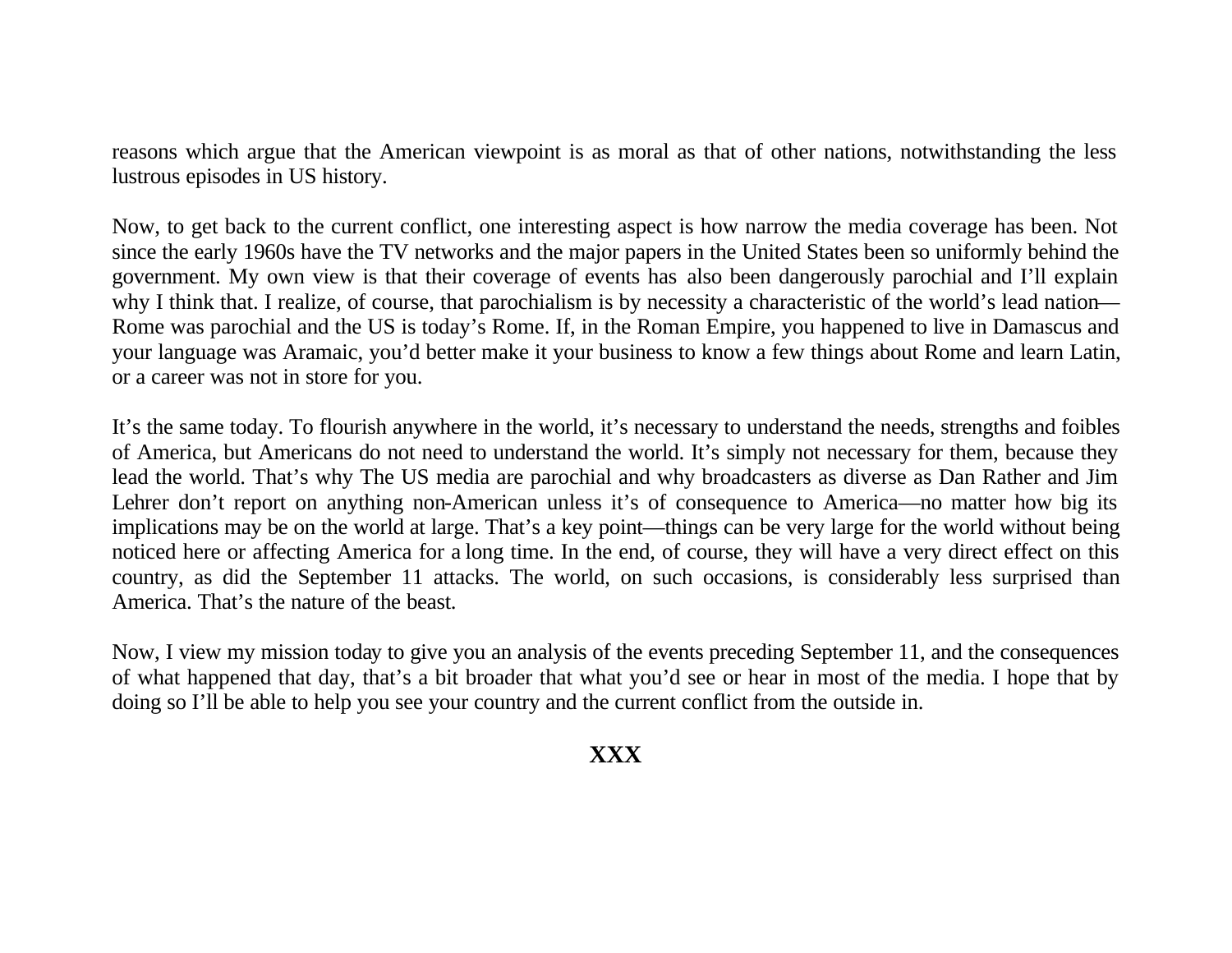Lord Salisbury once said this, at a time in the history of his empire much like the time in which America is now at the height of its power. He said: "Whatever happens will be for the worse, and therefore it's in our interest that as little should happen as possible." America, before September 11, 2001, reminded me very much of that mindset. The country had won out in the Cold War, it had steamrolled through Iraq a decade ago and the 1990s were a decade in which America seemed to be light years ahead of everyone—its militarily and economic might unrivalled, the degree of freedom enjoyed by its citizens unparalleled. But something did happen on September 11, something that had been brewing for a long time. And the world will never be the same as it was before that fateful day.

President Bush and his cabinet reacted to the tragedy of 9/11 in typical American fashion--boldly and decisively. Some people have criticized that, but I find what's been done entirely reasonable. The scope and the perfection with which the terrorist attacks were executed and the fact that they were directed primarily at civilians certainly provided the moral justification for a harsh reaction. I also think that America's actions to date have been well executed, under the most difficult imaginable circumstances.

What's more troubling is how the US administration has articulated what happened and how it should be responded to.

Among the rhetoric that bothers me was the President's statement that America had been attacked because, as he said, " this country is the cradle of freedom and a beacon of opportunity". There are many reasons why America is resented by the lunatic fringe of the Muslim world (and by the disenfranchised in most of the third world), but freedom and opportunity are not among them. Freedom and opportunity is what they want, not what they resent.

Also, Bush cabinet officials fell all over each other telling the world that the events of 9/11 were not an attack on America, but on the free world. The media bought this viewpoint wholesale and repeated it for weeks. That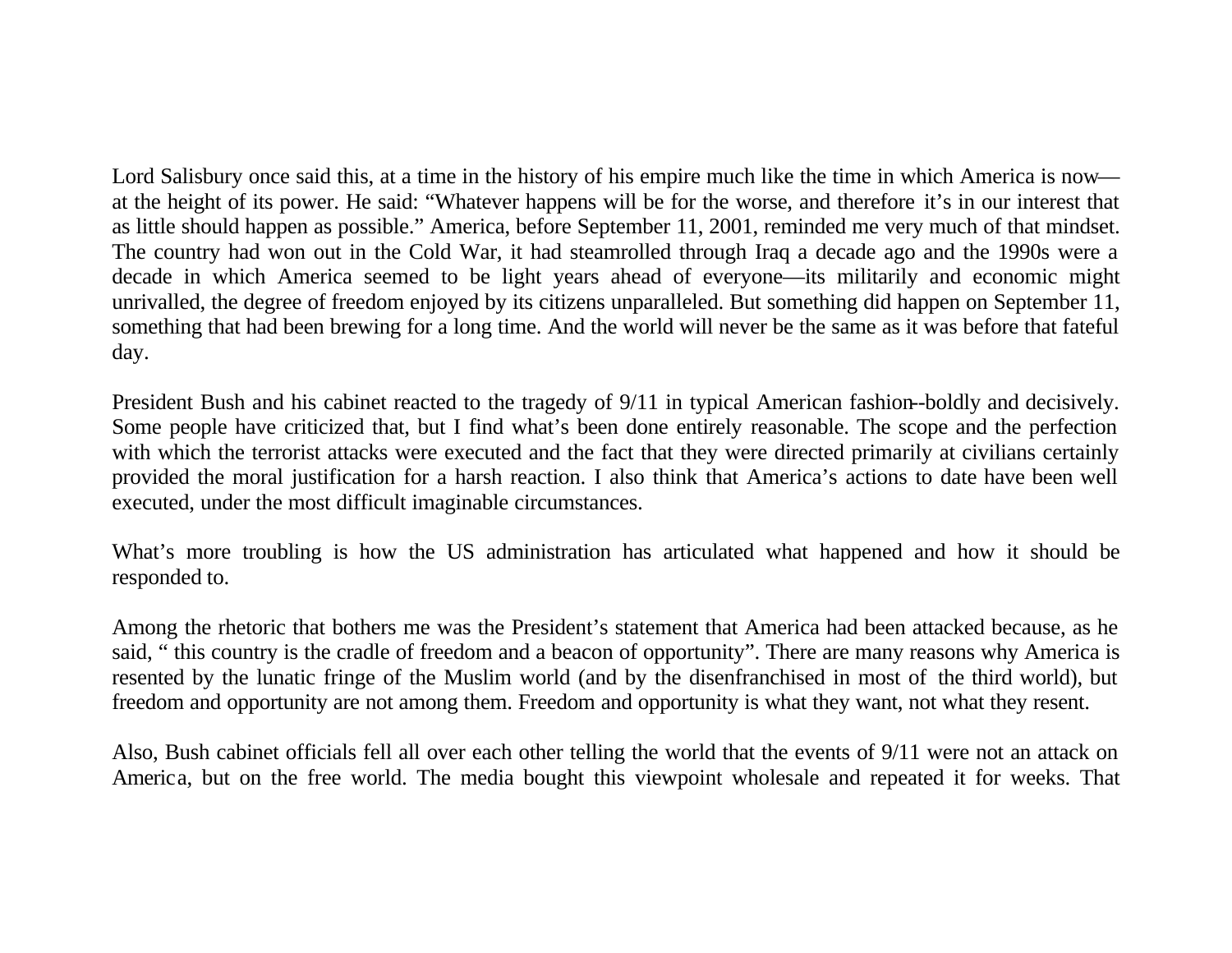concept is a highly debatable one. During the past few weeks, we've found out about plans for a number of terrorist attacks: in the US, in Britain, in France and elsewhere. But the targeted sites were always US assets, just as they were in the Kenya and Tanzania embassy bombings and the assault on the USS Cole in a harbor in Yemen.

The most important event was of course the one that verbalized the US response: George W. Bush's official declaration of war—of a war like we'd never had, a War On Terrorism. As an overall concept, that was the right thing, but the devil, as always, is in the details. The US declared a war on all terrorists, everywhere on earth, as well as on those who harbored them or helped by financing them, providing them with intelligence, etc. etc. It also detailed what's since become known as the Bush doctrine, which is essentially that anyone who is not perceived to be on the US side is automatically an enemy.

Anyone interested in the geopolitical implications and consequences of 9/11 has to ask three questions:

- 1. Are the objectives for the War On Terrorism justified?
- 2. Are the Bush cabinet's objectives honest in their intent?
- 3. Are they attainable?

Let's assume the answer to the first is yes—the goals are justified. Anyone with a sane mind wants to get rid of terrorism and everyone views those who abet terrorism as bad people.

The second question is more difficult. Is the US honest in its intent to target terrorism everywhere? It's easy to answer no—the US, and the other key Western nations are intellectually dishonest in announcing such a goal, for two reasons. The first is that many of the regimes we consider friendly have practiced terrorism all along, but we liked it. The second reason is that we—the industrialized West—have during decades past wrought considerable terrorism on others. We give it other names, of course. British, French and US intelligence have randomly killed,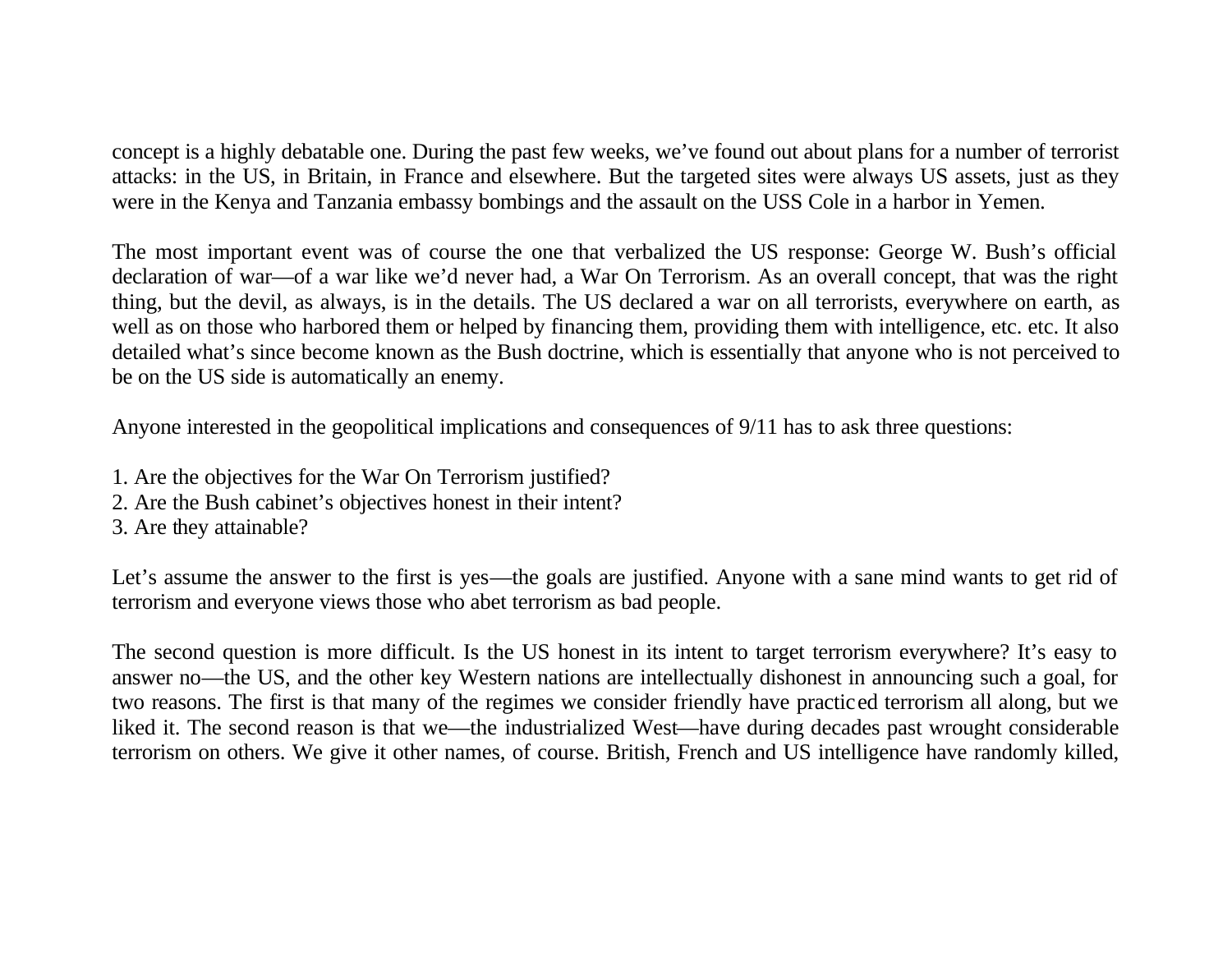overthrown regimes, and done things such as poisoning agricultural crops and making fields infertile, sometimes throwing armies of innocent civilians into abject misery.

Well, let's agree that the past is the past, and that looking ahead is what now matters. After all, President Bush is no more responsible for the errors of past times than we are in this room. So let's ask this question: when America wants others to give up terrorism when it suits us, is it we willing to make a commitment to renounce its various forms of terror? And is it willing to compel those who are its friends to do so, as well? If America isn't willing to be principled about this, it'll come out of this exercise with substantially diminished prestige and credibility and with far less self-respect.

The third question I raised was whether the objectives set forth by the Bush Administration, and rapidly endorsed by both sides of Congress, are attainable. I don't think they are—terrorism, as a social reality (much like crime or corruption) cannot be eradicated. It's a manifestation of the human condition and to think otherwise is naïve. When I think about this issue, I always have a vision of the greatest military strategists in world history sitting opposite Mr. Bush in the Oval Office. What would Sun Tzu and Von Clausewitz have counseled him to do? I'd argue that they would have said that, "Mr. President, you never, never publicly articulate an objective that is not achievable".

So here, in summary, is the big picture—at least the way I see it. The objectives set by America at the onset of the War On Terrorism are justified, but they are neither intellectually honest nor attainable. And that's a problem that will haunt the US for years to come.

Several things can go wrong, of which the most obvious is the conflict between our different objectives. For instance, the fact that we don't treat every state that sponsors terrorism with the same harshness undermines our goal--the elimination of terrorism as a form of violence. There are already numerous examples where the US has not lived up to its own standard. For example, we've constrained Pakistan by making it our ally, and we've openly labeled as terrorists some old foes like Iraq, Iran and Somalia. But we are going very easily on Syria, which by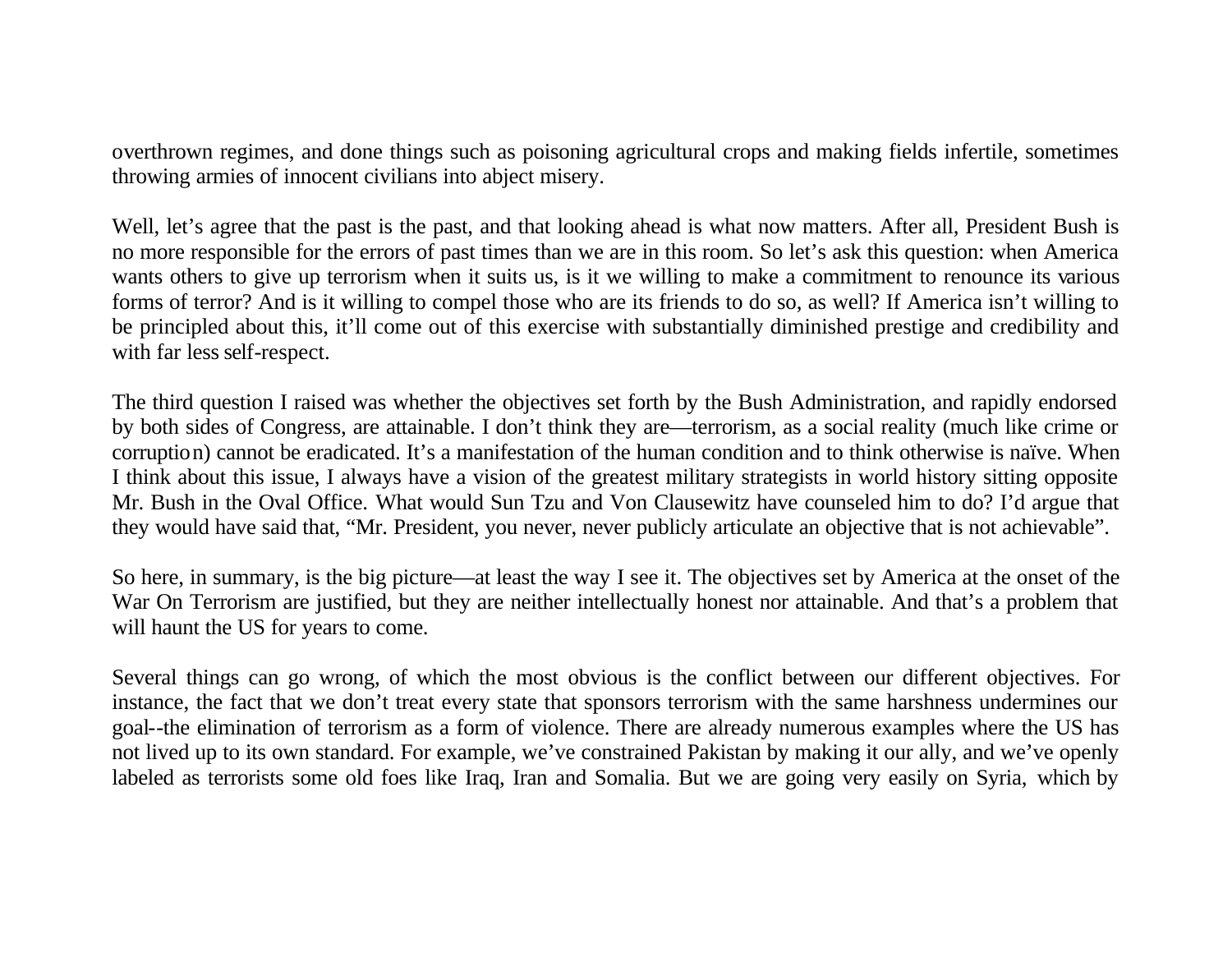most definitions harbors the largest number of terrorist organizations. And we've been soft on the organizations operating from the territories administered by the Palestinians: Jihad, Hamas,Tenzim, Fatah and so on—only during the past few weeks have we been willing to put pressure on Chairman Arafat to make arrests.

But the worst and most destructive inconsistency in our approach is that regarding Saudi Arabia. Anyone looking at our problems with a degree of objectivity will soon realize that Saudi Arabia is the real hornet's nest in the Mid-East region.

Why? Because, at the end of the day, the problem with radical Islam is an educational one. The reason so many people in the Muslim world hate America is because that's what they've been taught. And who teaches them that? Indirectly, but very overtly, the government of Saudi Arabia. For many years now, the Saudis have financed *madrassa* schools—schools in which mostly uneducated clerics teach children a diet of bitterness and blind hatred…teach them a paradigm in which the Muslim world is glorious and noble and the West is a lair of wickedness and depravity.

In the most benign of these *madrassa*s, children are merely indoctrinated with such lopsided nonsense and then let go; in the worst, the sons of those who died in places like Beirut or Gaza are made into a new generation of suicide bombers. The government of Saudi Arabia has single handedly financed thousands of such schools from Malaysia to the Philippines to Nigeria and Sudan. Hundreds of thousands of youths have been saddled with a lifetime supply of hatred for the US and Israel, which they view as America's pawn in the Middle East.

And, according to intelligence estimates, over 10,000 of the *madrassa*s' brightest stars, those who are effective operatives for terrorist action, are now "sleepers" inside the West—awaiting orders in Philadelphia, San Francisco, Madrid, Hamburg or Toulouse. All thanks to Saudi Arabia.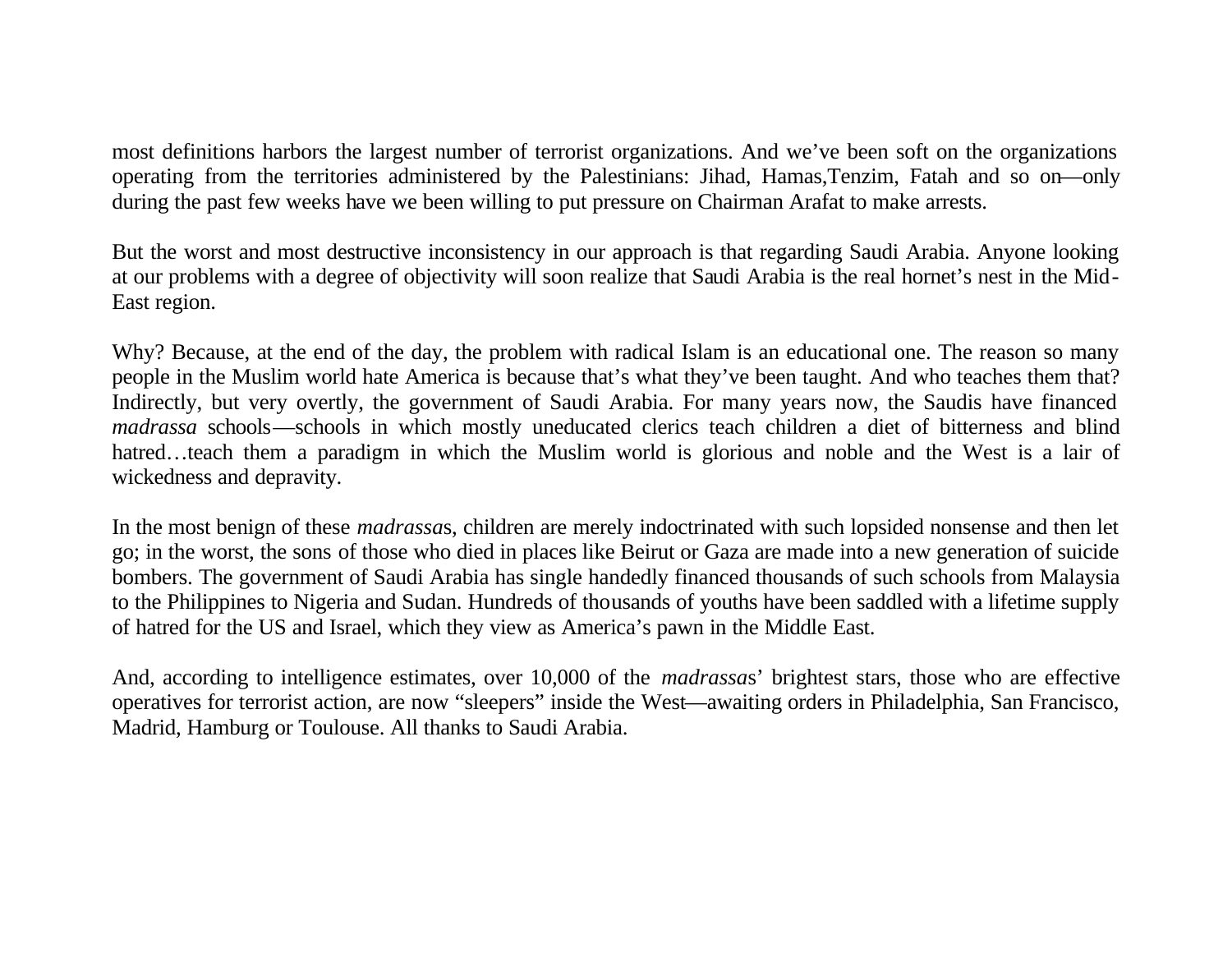Yet, administration after administration (Democrat or Republican), has worked under the assumption that we must tread carefully with the Saudi rulers. It's a mindset that's hard to break. No matter how intransigent Saudi Arabia is, we must accommodate them and be ultra-careful not to offend its sensitivities, the mantra goes. And no one is better than playing up their sensitivities than the Saudis are—while at the same time being completely intolerant of Western culture and conventions.

Let's look at facts. All but two of the people involved in the September 11 hijackings were Saudi nationals; countless other Saudis have been fingered by French, British and US intelligence as terrorists and several Islamic foundations working on Saudi soil have been linked with terrorist organizations. Terrorists have been arrested in forty nations; Saudi Arabia has yet to make any meaningful arrests or freeze the bank account of a single one of their terrorism-friendly charities.

One of the more notable surprises in the fledgling War On Terrorism has been Russia' response. Some days it appears that Russia is America's new best friend. Actually, that should not be a surprise and it's not a coincidence that I'm bringing up Russia right after my comments on Saudi Arabia. The two are intricately linked.

What Russia can effectively do, is provide America with a stable source of oil and natural gas in return for things we can give them. What they want most is trade and investment and, to that end, Vladimir Putin has worked overtime. While most of America's European allies openly expressed their reservations about newly elected President Bush, Putin went out of his way to develop a personal bond. The two reportedly became friends. On September 11, Putin was the first leader to call with his condolences. He also ordered Russia's armed forces not to go on alert, as was the prescribed response to a US military emergency. In October, at a NATO meeting, he readily abandoned Moscow's doctrine to oppose any eastward NATO expansion. Other friendly gestures by Putin include the shut-down of Russia's surveillance posts in Cuba, its remaining deep-water naval base in South East Asia and, most notably, the loan of tanks and war materiel to the Northern Alliance—the very army that fought the Russians to a standstill a decade ago!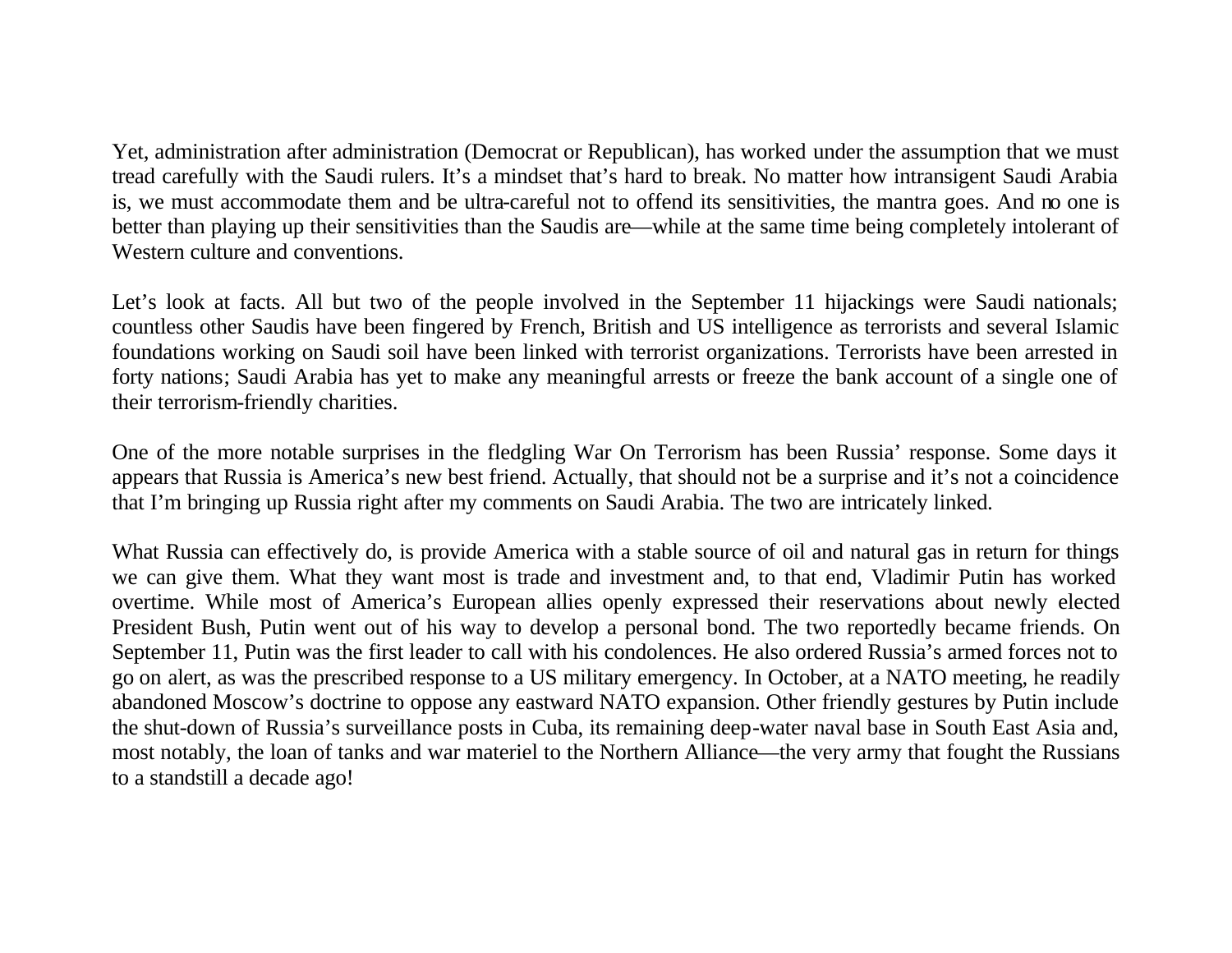Putin's credentials don't end there. He took over when the oligarchs ruled Yeltsin's Russia and everything was controlled by them. The Ruble was in free fall, inflation soared heavenwards and Russia's survival was tied to ever more cash injections from the West. Few people have followed Russia's progress since then, but Putin has reigned the mafia of the oligarchs back in, purged those who dared oppose his efforts to do so, and in the process boosted the currency, brought inflation to a standstill and converted the country's huge budget and current account deficits into surpluses. The result is that the Communists, who were on the verge of taking power again just two years ago, are waning fast and that the popular mood is riding high. Russians who stood in breadlines thirty months ago are now confident and content. The question remains whether we can trust Putin's intentions, but contrast that with the question whether we should trust the Saudis.

Saudi Arabia is a nation that had a per capita income of close to \$25,000 a couple of decades ago. It's since dropped by two thirds, yet Saudia Arabia's ruling family and the few who are favored are doing quite nicely. While Russia has provided effective help to America in helping the US invasion of Afghanistan (much the equivalent of America helping them move into Cuba or Mexico), Saudi Arabia has yet to make as much as a gesture to acknowledge the need to fight terrorism. Pakistan's General Musharraf, at the risk of being overthrown, has committed to shut down all *madrassa* schools that are situated in his country. Saudi Arabia hasn't even agreed to stop setting up new ones.

Leading up to this conflict and during it, the Saudis have again been poor friends. Apart from the fact that they supported the Taliban (and you really have to wonder about the mindset of anyone who could sponsor one of the most insane regimes the world has ever known), the Saudi rulers forbid the US to use its bases for flights over Afghani airspace and, most recently, bullied OPEC and non-OPEC energy producers to implement production cuts so that the oil price could go back up. Russia, in contrast, supplied tanks to its erstwhile enemies, flooded the market with cheap oil and was among the last nations to agree to production cuts.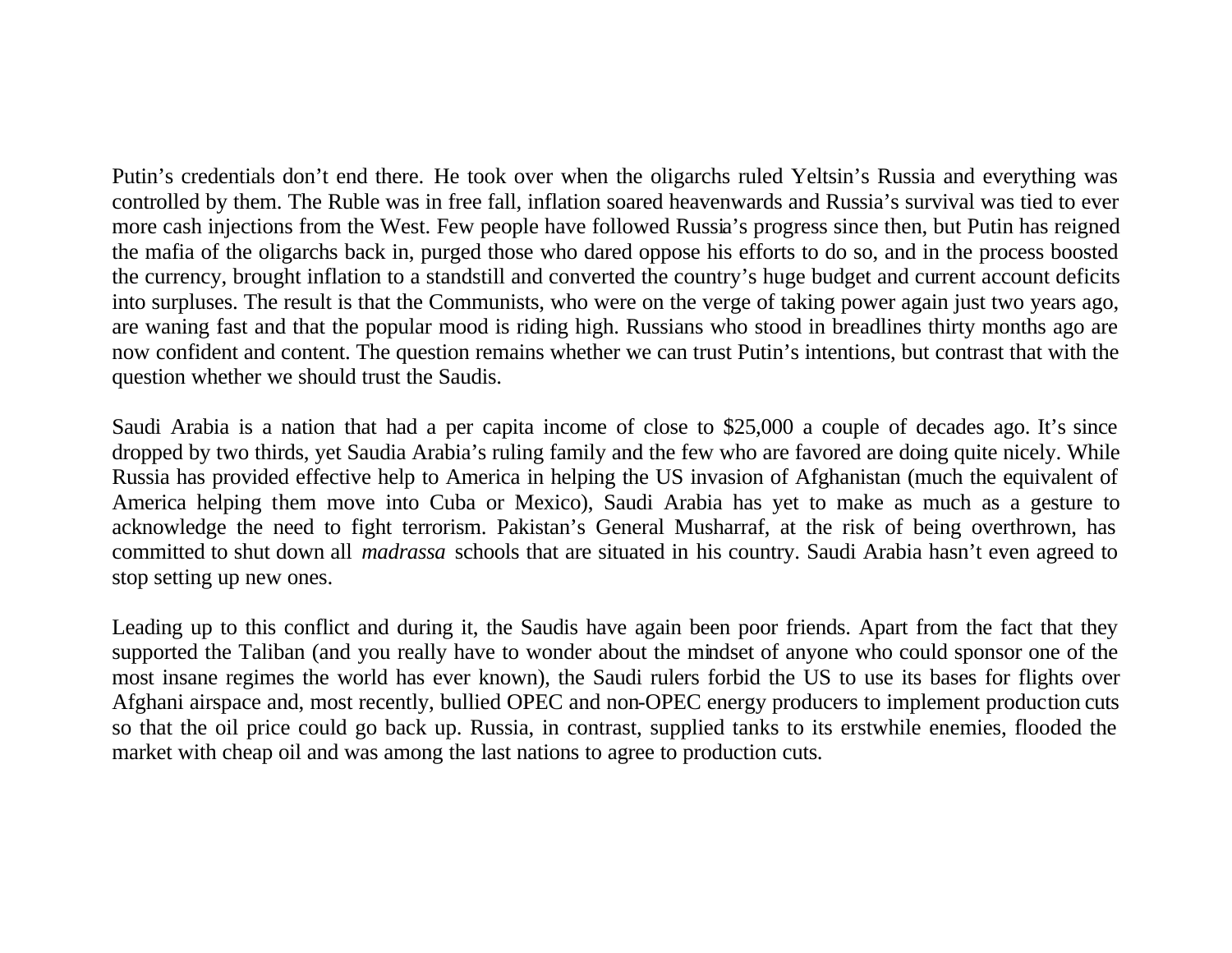Yes, there are reasons to tread carefully with Russia, but there are more compelling reasons to dissociate from Saudi Arabia. The Bush administration's approach to Russia has been first rate—its response to the petulant Saudis is absurd, although predictable. I think it was Gore Vidal who once said that unless drastic reforms are made, we must accept the fact that every four years the United States will be up for sale. We all know that true, and we all know that when those auctions for US power take place, the lobbyists and agents for the Saudis are always sitting in the front row bidding, whether the frontrunner is a Democrat or a Republican. It's going to be tough to change this, especially for an administration that's so close to Big Oil. But it's going to be far tougher to deal with the consequences of leaving it unchanged.

There's one final angle to all this that I need to explore before presenting you with my conclusions. That is the US decision to draw into the war as many coalition partners as possible. This is known overseas as the "Powell Approach"—an approach, incidentally, that's highly popular with the European governments and with Canada. Even though they have little enthusiasm for a broader war on terrorism, these nations quickly seized on the advantages to being an ally: by participating, they got on the inside of the movement without taking much responsibility. More importantly, it allowed them to substantially boost defense spending, which public opinion had forced down ever since the collapse of Communism.

The US media have done a singularly poor job in covering these realities of the coalition and its limitations. Television and the press portrayed the response to the 9/11 attacks as a chorus of international solidarity. The reality is a bit different. In Europe the prevailing popular view is that this is a US affair and it should have stayed one. In Canada, too, a large number of people are quite unenthusiastic about the whole thing, even though the government has directly supported the US effort.

I must confess that when I first saw the terror bestowed on the US, my immediate reaction was that this would lead to a new era of American isolationism. Colin Powell has achieved the opposite—the US is now in bed with all kinds of partners. The question, of course, is for how long it can keep these partners happy, because you can bet on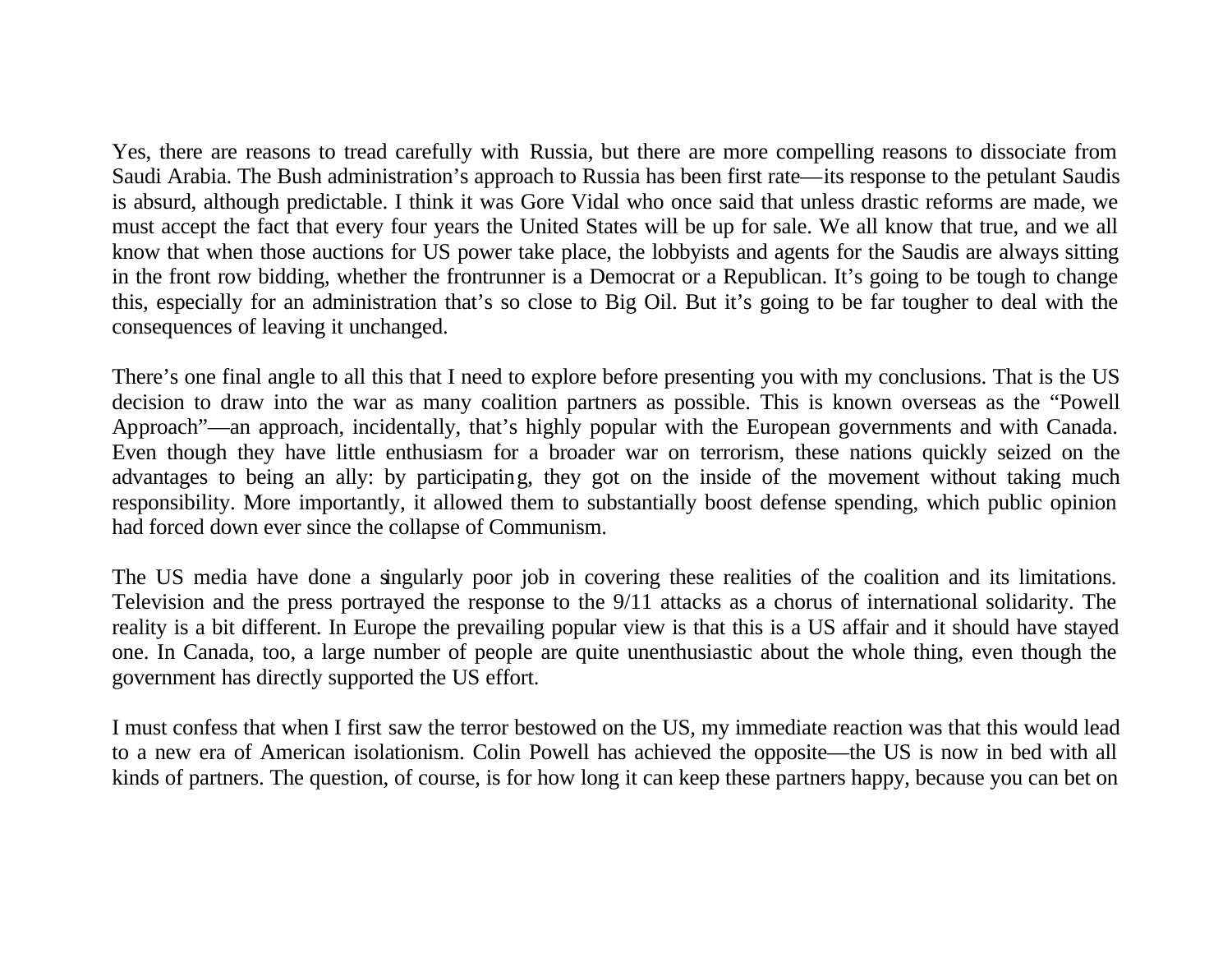it: they'll all want something in return. There is a second problem. This war, by all projections, is going to take a long time. Sooner or later, the governments who've joined the war will face elections and, the way things stand now, being part of the coalition will not be a popular stance. The problem with any coalition is that it is as strong as its weakest members and, trust me, there are a lot of weak members in this club.

#### **XXX**

Now, let me go to a completely different thing and tell you about my trip to Europe in October, which seemed more like a journey to a different planet. I left behind me the US media, which had for a over a month presented a mantra of self-adulation and nationalism, and arrived to European editorials and newscasts which were completely focused on the root causes of the conflict. While America kept asking "why us, why us" (with hardly anyone interested in an answer)—the overseas media talked about real things. They talked about the *madrassa* schools and the wholesale decline of Islamic culture, the result of which is a sense of complete alienation and isolation on the part of not just the radicals, but also moderate mainstream Muslims. And they talked about other root causes, as well: the West's economic imperialism which, in the interest of cheap and stable raw material supplies, often supports brutally repressive regimes. Or Western businessmen traveling the third world, aware of little but the need to advance their commercial or political agendas—typically without any awareness of the impact that may have on local culture or environment. Or our unwillingness to give up consuming huge amounts of energy -- far, far more even than our European or Japanese cousins—or to seriously look at alternative energy sources. Those kinds of root causes were discussed in Europe days after September 11; they're now debated here, too, but it took quite a bit longer.

Are European journalists brighter than ours? I doubt it—but they do have a different perspective. In this particular context, we have to appreciate that Europe has always understood Islam's hostility, mainly because Islam has for centuries been at Europe's doorstep. For many Americans, the intensity of extremist Muslim sentiment came as a complete surprise. They expected that radical Islam would remain confined to the television screen, in scenes aired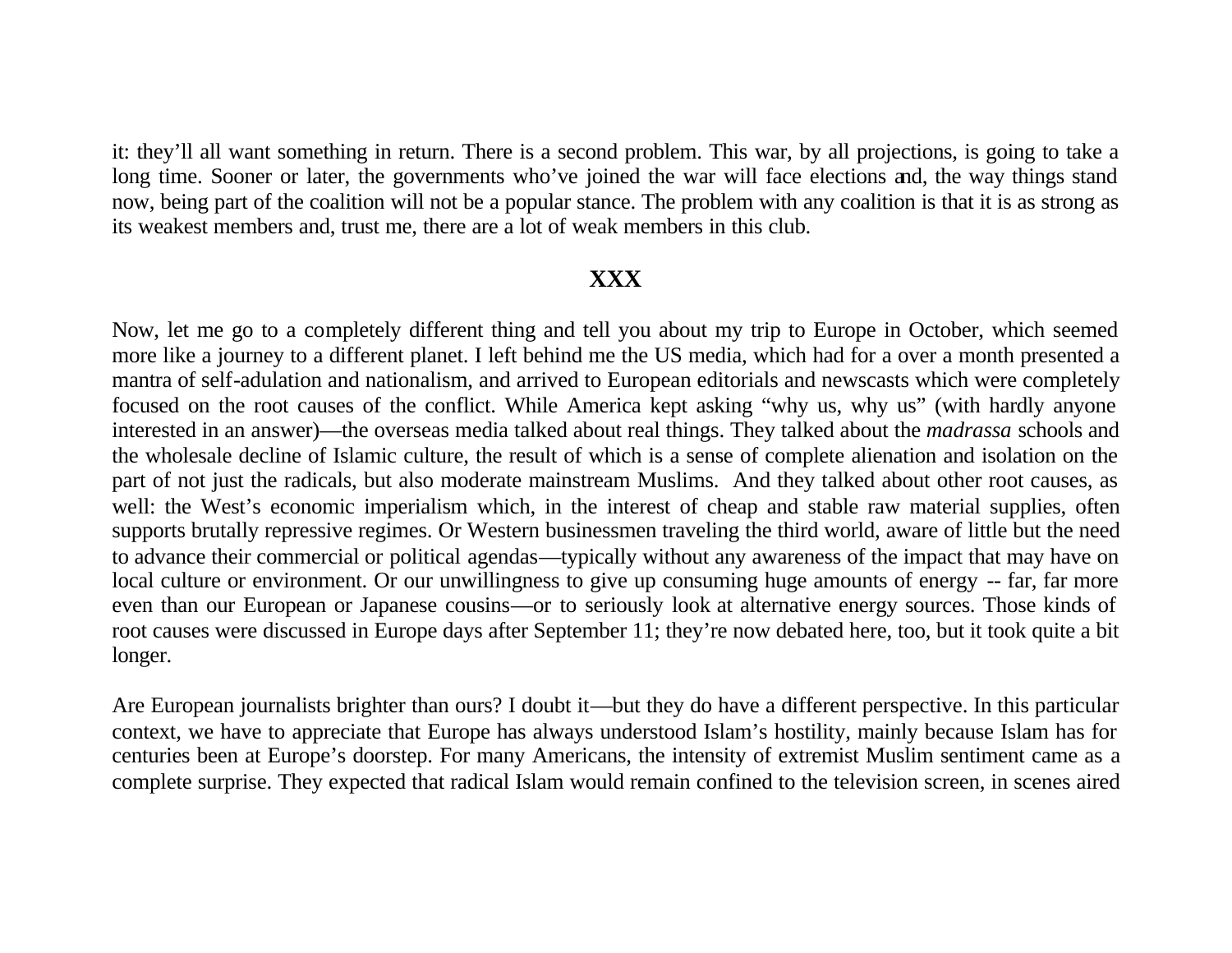from Jerusalem or Gaza or Tel Aviv. But, as Benjamin Netanyahu recently said, to the Islamicists, Israel is only America's proxy, the "Little Satan"—the United States is "Big Satan". Relatively few Americans realized that, which is why the attack on US society and the elimination of the most potent symbols of US financial and military might so deeply wounded the nation's psyche.

Someone said to me after September 11 that we, the West, should draw a lesson from all this. If there is a lesson, I believe it's this: if we in the West want to keep our lifestyle and what we've come to accept as Western values, then we will have to be prepared to be attacked and be ready to fight back. Americans, in particular, will have to defend themselves, because, as I said earlier, America is today's Rome. Its economic system is the best the world has ever seen and it has brought this country untold benefits and comforts. But you must understand that your wellbeing is not only the result of a superior economic system--it's also the result of America's ability to play geopolitical hardball. I think few would disagree that there is no one who's better than the US in playing this game. But there is a problem with that: there are those in the world who are the losers, and when you're at the short end of the stick for a while you get tired of it. You get envious and resentful.

Others like France, Japan or Britain practice the same economic imperialism the US does—the Brits, in fact, taught America the basics. But America will always be the focal point, because it's the West's cultural leader. And our era's culture is one of entertainment. Unfortunately, people on the streets of Italy and Greece have several daily visitations from our purveyors of entertainment. They know CNN and Fox well, as do the people in the bazaars of Oman or in the streets of Cairo.

And that's another key problem. That means they're familiar with who Donald Trump is and they gaze at Britney Spear's navel in those horrible commercials on a daily basis. Not to speak of the crud that comes out of Hollywood or America's steady diet of soap operas. And when we think of it this way, it's easy to see why many Muslims believe their Mullahs when they tell them that Americans are depraved. The images exported to the world are the same as the Bible's Noah came to expect from the wicked sinners of Babylon: images of greed, moral corruption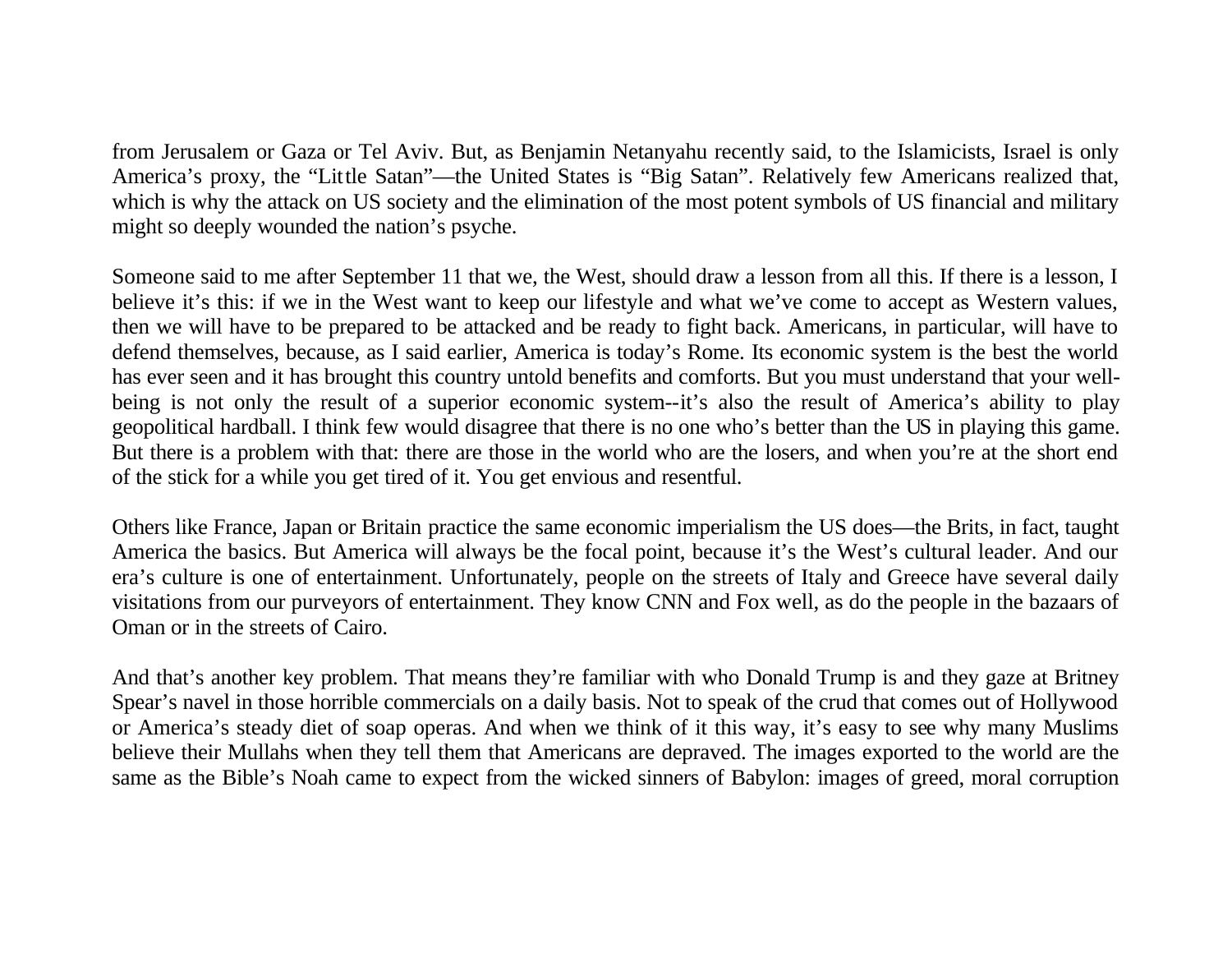and narcissism. Images of evil, too—when I see CNN commentators showcase infomercials of how much devastation this type of cluster bomb or that type of missile can cause (always with manifest pride that we should be able to inflict such horror on others) I wonder how that message plays…not just with people in the Middle East or in Muslim countries, but also those in Lima or Cape Town or Hanoi. To American television viewers it may be the norm; to outsiders it's disgusting. Yet those are the images the US exports, whether we like it or not. We in this room know they are not reflective of all Americans and perhaps not even the majority of this country--but the viewers in Islamabad or Mogadishu don't know that.

Now, having shone my beam into all these dark corners, let me try and tie it all together. As you can see, September 11 was like the day when a lot of stuff hidden for decades at the bottom of some murky pond finally rose to the surface. And more is yet to come up.

September 11 changes us forever, not just because we can't forget the images of horror, but because it's changed our perception of things. It's changed the way we view our every day, how human beings around the world view each other, and how, within the nations of the West, we view government and how government views us. There will be economic changes, too—some major ones and some which seem small but whose ripples have yet a long way to travel.

### Geopolitical Consequences

1. The first consequence is that the US ability to lead has once again been established. The American response was swift and the campaign to date has been conducted decisively, but in a measured way. It's also been accompanied with large-scale humanitarian relief. Americans are, in my opinion, lucky to be blessed with such a capable cabinet. In short, 9/11 has boosted US prestige.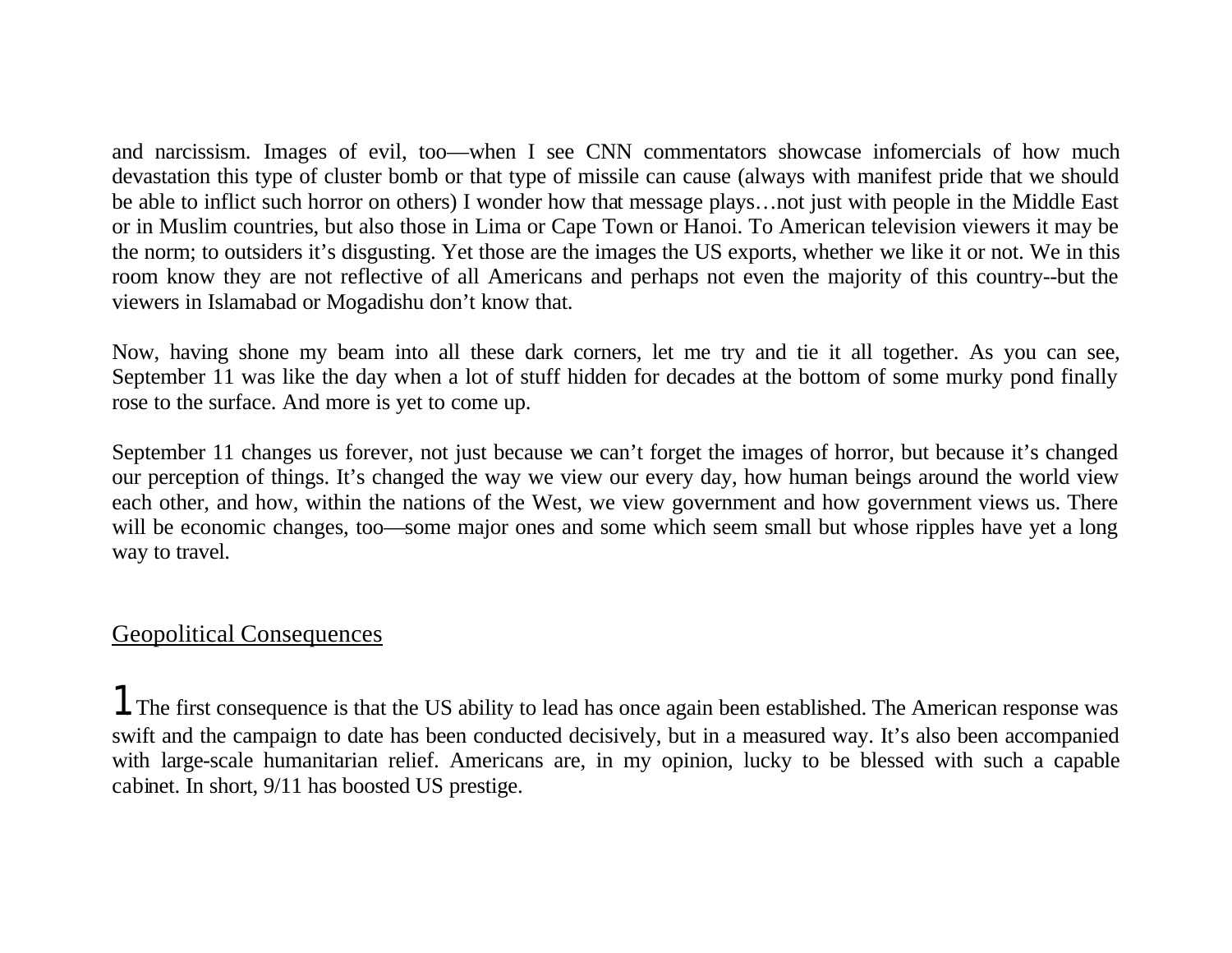2. A second consequence is that the Bush administration has learned a lot about its would-be allies and enemies. Such information is always useful. Within the industrialized world, for instance, we've learned that the British, German, Canadian and Australian governments can be counted on in moments of crisis, even if popular support for involvement is not enthusiastic. Spain has been very helpful, too. Others nations are less reliable: the French, the Italians, Belgium, Luxembourg, Portugal and Greece are among these.

When it comes to the powers of the Middle East and South and Central Asia, there have been revelations, too. That the Saudis are part of the problem and not part of the solution is hardly a revelation, but it's never been more obvious than now, and that's good. Meanwhile, Turkey, Yemen, Bahrain, Oman and the United Arab Emirates have surprised us positively. Pakistan has done most, but we can't really count that, because General Musharraf didn't have much of a choice and we may well not have seen the last chapter of our involvement with Pakistan. Our man on location may be overthrown, in which case the bad guys sit at the trigger of nuclear power.

Even if things go relatively well, America must be aware that dealing with new "allies" like Pakistan and Afghanistan will be very disheartening.

3. Also in the Middle Eastern theater, the events of 9/11 have radically altered America's Israel policy. The Bill Clinton/Madeleine Albright/ Sandy Berger foreign policy team isolated Israel to a dangerous extent, forgetting that Jerusalem is the outpost of our civilization in the Middle East and its only functioning democracy. This is not to say that some of Israel's policies aren't misguided, but what policies do Israel's neighbors Syria and the Palestinian Authority foster? The policies of terrorism, that's what. The US finally understands that.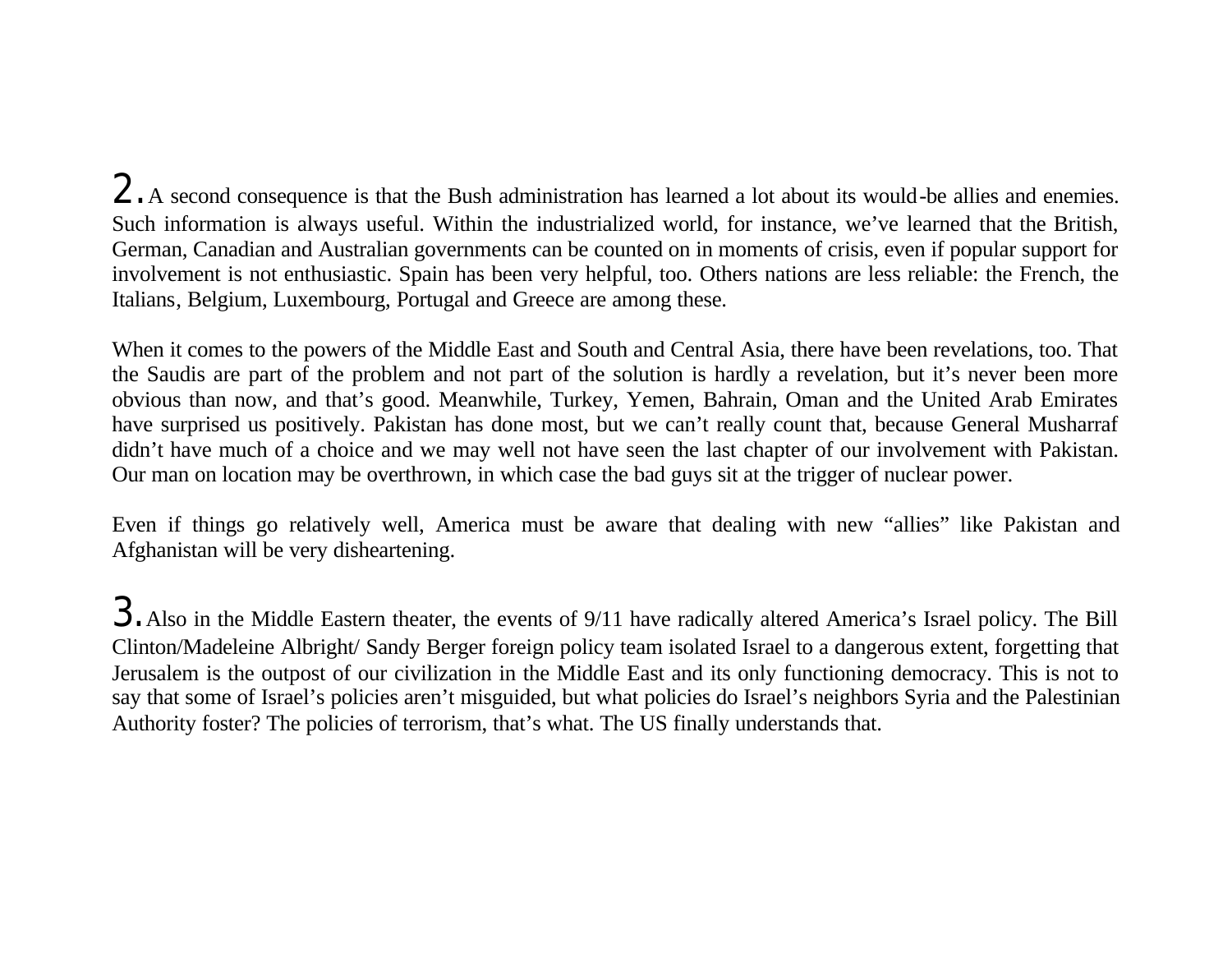4. September 11 will ensure a major shift in the alliances among the superpowers. The fact that Russia has outdone itself in its eagerness to help, coupled with our alarming need for alternative oil supplies, will bring Moscow and the US closer. It's interesting that Putin has been snuggling up to Washington and not the European Union. I think I know why. Russia respects and relates to strength and leadership. America is decisive and bold, while Europe's ability to make decisions is impaired by the complexity of its structure and tempered by a culture of wavering.

What about China? In my opinion, it will come out of this exercise even stronger than it is now. Terrorism will focus on America and perhaps Europe, but leave the Far East largely unscathed. China, as the leading power in that region, will benefit not only from that but also from Japan's ongoing decline.

 $5.$  The term "War On Terrorism" will become synonymous with "War on Islam". We may never call it that, but there are no terrorist groups to speak of that threaten our way of life other than the Muslim ones. Politically and socially, the effect of 9/11 is to leave the Islamic block ever more discontent. Moreover, we have to realize that all of the world's major power blocks are now firmly fixed on eradicating militant manifestations of Islam. Russia has always been hostile to Islam, which has been a disrupting force to its South for too long. America, much like at the beginning of World War II, has looked to the Muslim world with a distrustful eye, but thought it could get away with leaving it at that. September 11 changed that. And China, even though Islam affects it now only in a marginal sense, is bent on eradicating all religion that has an aim to disrupt the state. Bejing will be content to look the other way, as Islam clashes with others.

Europe has yet to make an adjustment. It fought Islam for centuries but has, in recent times, preferred to buy its Muslim neighbors off. Europe has done so through immigration and social assistance (to Algerians and Moroccans in France, Pakistanis in England and Turks in Germany) and by conducting a highly duplicitous foreign policy. Duplicitous how? Through Europe's Middle East policy, mostly. Anti-Israel rhetoric and friendly relations with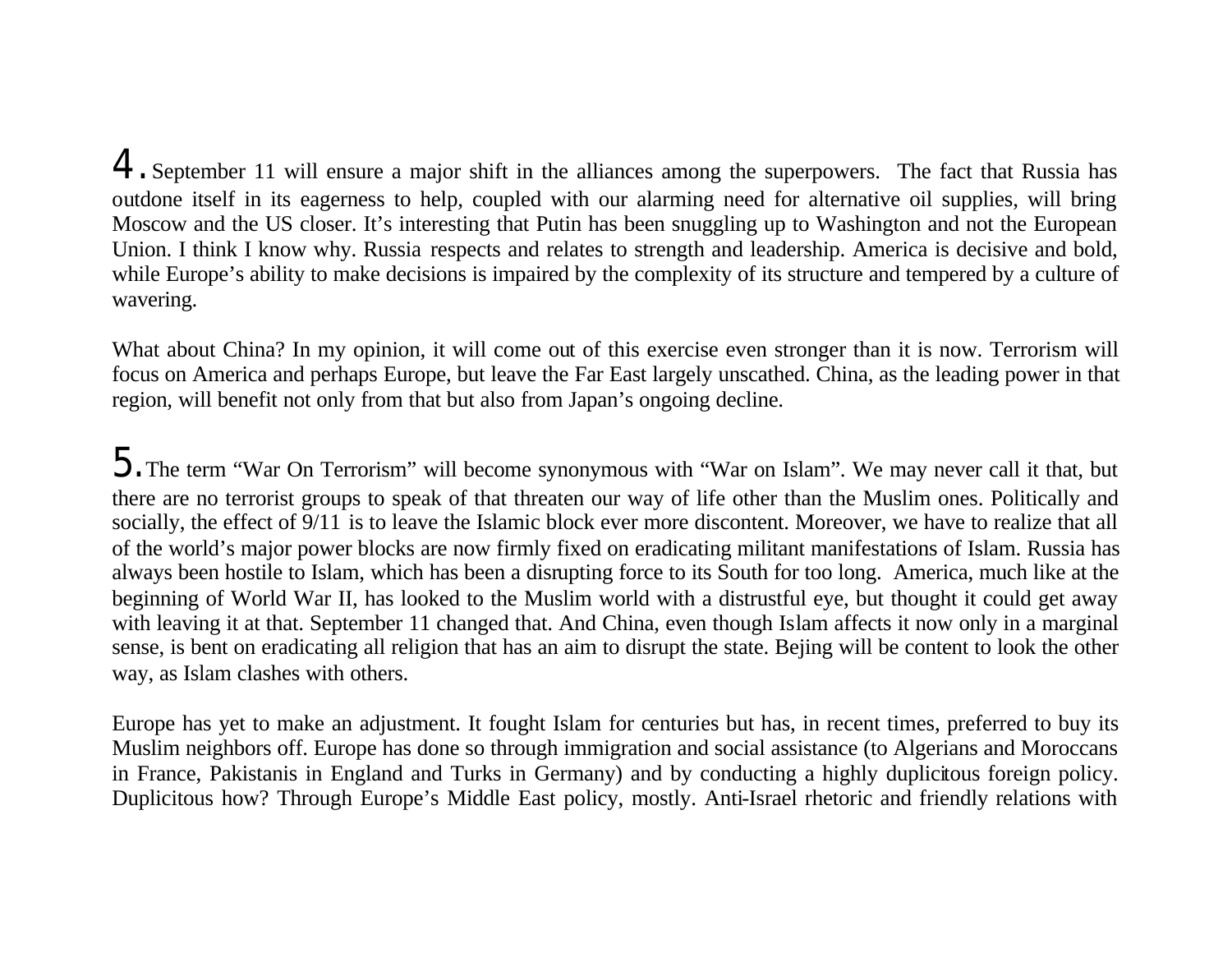Syria, for instance, are not really meant to be that; they are merely attempts at appeasement. It'll be difficult to change that mindset and, for that reason, I believe Europe will be the most hesitant world power to tackle Islamic militancy.

Still, the bottom line is that the genie is out of the bottle—radical Muslims upped the ante on September 11 and the result is that the politicization of Islam will no longer be tolerable to most of the world's powers. It's probably what Osama Bin Laden wanted—greater pressure by the West will undermine the existing power structure in the Middle East.

6. The growing alienation and isolation of the Islamic world will also cost the West, and especially America, considerably. That's particularly so, if we don't treat all those who sponsor terrorism with equal severity. Unless the US is prepared to tackle Saudi Arabia, Syria, Iran, Iraq, Somalia, Sudan and the Palestinian Authority, or at the very least openly call these states "terrorist friendly", organizations like Al Qaida will simply move on and operate from other bases. Their organizations have been damaged, but by no means dismantled. "America the Oasis" may have to be relabeled "America the Vulnerable".

7. Ironically, our partners in this war will be the ones who pull in the wrong direction. That is why the Powell approach—to involve as many nations as possible—is intellectually faulty. France will oppose any move on Iraq, because it holds substantial royalties on Iraqi oil reserves. The French also carry on significant trade with other terrorist states. The Brits (and the French, once again) also have a soft spot for Syria. And then there's the problem of the European Union which, since its inception, has had a persistently strong anti-Israel policy. All of this will lead to new tensions, especially between the US and Europe.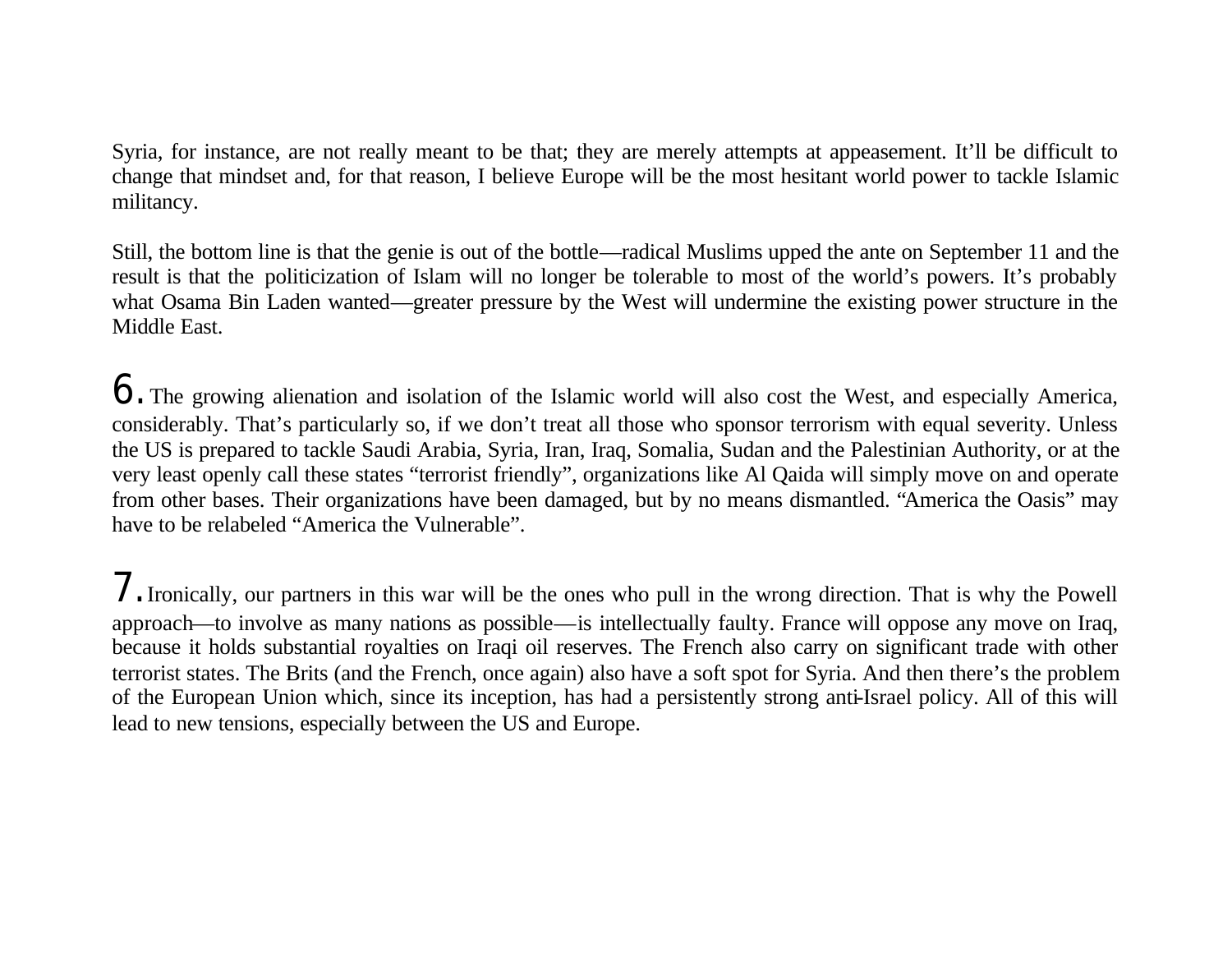### Social Consequences

8. In social terms, too, a huge adjustment is underway. The past two decades have been the era of the corporation. Public servants were shunned, while people like Bill Gates, Jack Welch and a host of others achieved cult status and analogous compensation. The faltering economy and the devastating decline in stock prices started changing that, but the real catalyst was 9/11. The reality of a considerably more dangerous world has helped choose a logical successor class to the corporate one: that of government.

The high approval rate of recent government action illustrates that the US public is once again willing to embrace whatever big brother decides—all in the hope of a return to a regular life. This is regrettable, not because the corporate sector has done a superb job of serving society (just look at the disastrous performance of almost any deregulated industry), but because government has failed us with even greater consistency. As an aside, isn't it ironic that it was a colossal failure of government that permitted the September 11 tragedy while, at the same time, igniting a renaissance of trust in the state?

9. In the past three decades, we've enjoyed unprecedented personal liberties. How fast Western government have acted to restrict these is astounding. Within slightly more than a month after the terrorists struck, the key industrialized nations had new laws designed to curb terrorism. It's important to realize that, sooner or later, circumstances will tempt government to use these same laws against others, as well. In Canada, for instance, the new terrorism laws permit the government to act against anyone who represents a threat to public order. Any thinking human being can readily identify all kinds of circumstances under which such powers can be abused.

While in Europe, I took a look at new terrorism laws there. In France, the police will now be able to enter anyone's house and search it, whenever it feels terrorism might be involved. No warrant is needed. Britain, meanwhile,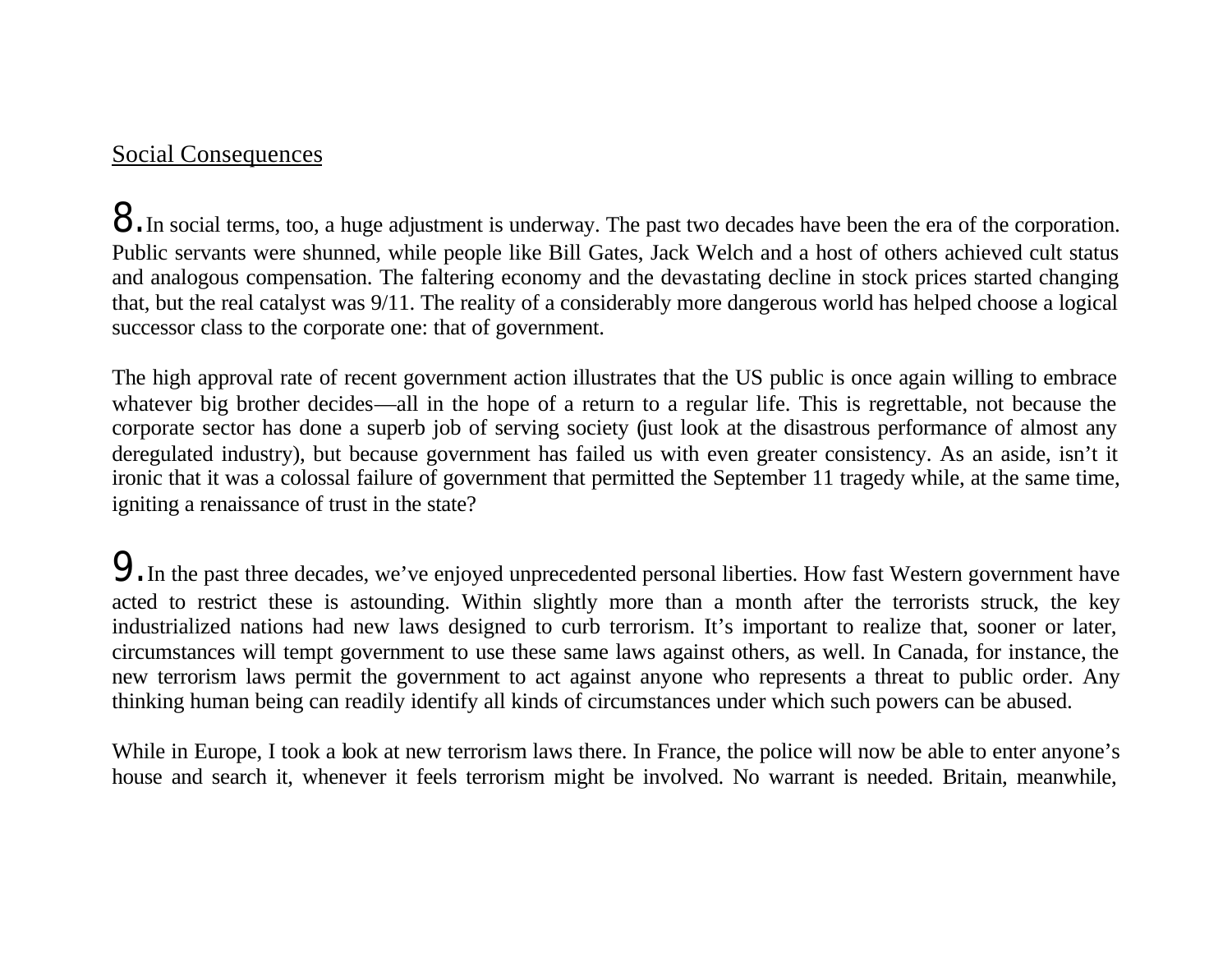proudly points to its more than one million video surveillance cameras, which have so far been installed across the nation, and promises to set up more. It's easy to see what's happening: September 11 has ushered in a period of sharp curtailments on our individual freedoms.

### Financial Consequences

10. The most important asset to an economy is the confidence of its consumers. We all saw how quickly consumer spending collapsed after the terrorists struck and how rapidly it rebounded when the crisis was perceived to have passed. But unless a miracle happens and all the Islamic radicals mend their ways, the level of confidence in our economy will continue to experience major tests.

11. Another key consequence of September 11 is that the era of government surpluses has ended. It was short and it was sweet and I doubt whether it will make another visit anytime soon. Current proposals are that we spend some \$20 billion a year on fighting terrorism—that's just on the home front. Apart from the fact that the World Health Organization estimates that \$20 billion is about the amount it would take to eradicate hunger everywhere on this planet, it's highly questionable whether homeland defense spending will do any good. Our way of life is free and the price we pay for that freedom carries is that we can be readily attacked in thousands of ways—with or without homeland security. Despite that, it's what public opinion wants and, like the War On Drugs and countless other questionable government initiatives, the cost will end up much higher. And that's just one of the smallest items on the country's list of new expenditures. Kick-starting the economy and reconstruction of targeted areas is gobbling up hundreds of billions now; the ongoing war will gobble up hundreds more.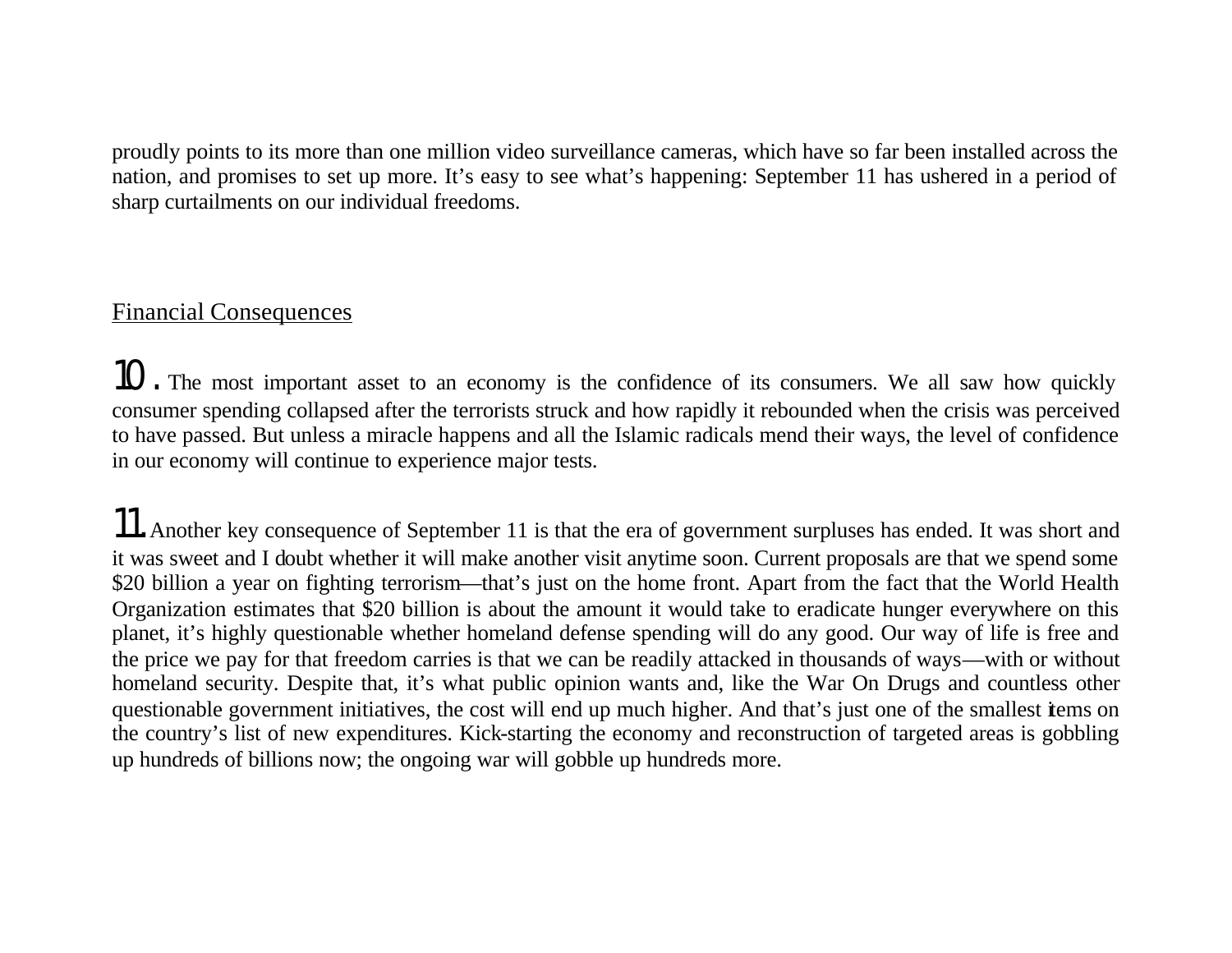12. Eventually, the poorer budgetary performance and the many spending initiatives will rekindle inflation. The low inflation environment that was ushered in by Fed Chairman Paul Volcker has now been with us for two decades. Global interest rates have been lowered aggressively, while money supplies have exploded—so far, with little visible economic improvement. I believe that the stimulus needed to simply keep things on a stable economic course could prove enormous. For a few months longer, inflation will stay tame, because the economy is still weak. Then watch out.

#### **XXX**

Let me now briefly summarize. The events of September 11 have changed our world irreversibly. In geopolitical terms, we can look forward to a period of extreme instability, as the Islamic world gets even further isolated and the War On Terrorism targets concepts and institutions that have in the past been tolerated. There will be considerable tensions over how far this war should go and whether it should be allowed to interfere with the economic interests of the US and the countries which are currently our allies. A vital part of the problem is that America's economic and political links and those of America's allies are not identical. New alliances will result.

In social terms, a major conflict between the peoples of the West and those of the Muslim world is unfolding. We are only at the beginning stages. Within America and most Western countries, the era of the corporation may have reached it end and a new period of big government begun. This dynamic makes it crucial that we be mindful of our civil liberties. Many of our rights will be eroded or entirely compromised unless we are prepared to fight for them.

Financially too, the consequences of 9/11 are far-reaching. The prospect of more frequent terrorist attacks adds a layer of uncertainty to our financial market place—at a time when we least need it. Uncertainty makes it difficult for corporations and analysts to extrapolate future earnings growth—to give guidance, as Wall Street now calls it. And that, in turn, could well cause the currently rich multiples that many stocks carry, to come down. The bond